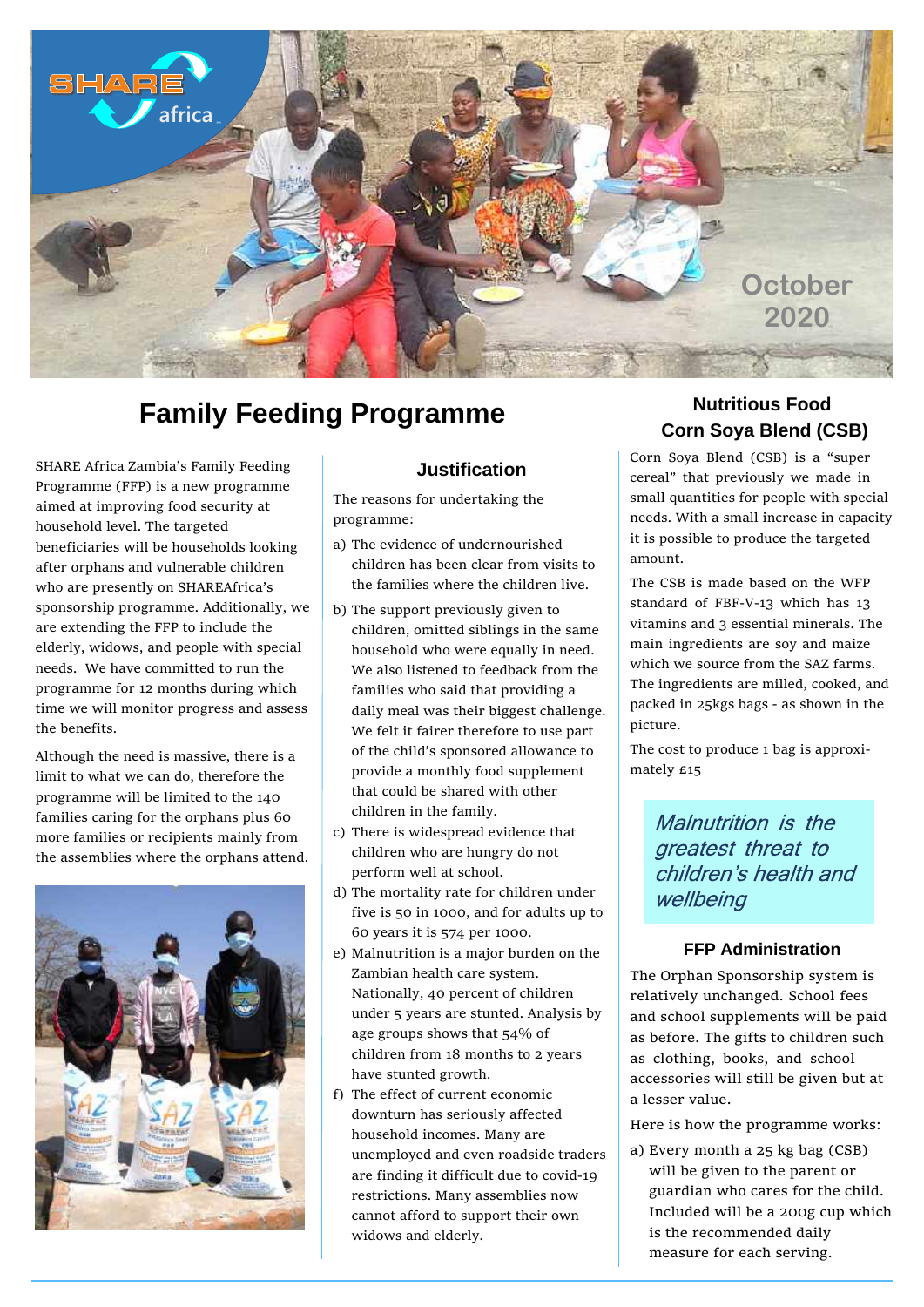- b) The 25 kg bag should be sufficient to feed 4 children for one month.
- c) Each bag will be labelled and dropped at the assemblies where the orphans attend.
- d) A further quantity of CSB will be delivered to support the widows and elderly in the same assembly. The

elders will be responsible for allocating the food at their discretion.

- e) The Admin team will visit the households to monitor benefits of the program.
- f) A small gift such as schoolbooks, clothing or sanitary items, etc., will still be given to the child on every school visit.
- g) The 200 bags (5 tonnes) of CSB will be produced at the SAZ factory using produce from the Farming Programme.
- h) A new (second hand) vehicle has been purchased to do the distribution.

## **Additional Distribution**

Assemblies in Lusaka at Chunga, Buseko, Ng'ombe, Garden, John Laing, Kanyama West, Kamwala, Chawama and Makeni are now receiving bags of CSB. There are over 40 assemblies in Lusaka, so it gives an idea of how relatively small this contribution is. Other outlying areas like Mumbwa, Siavonga and Serenje where we already have children on the programme will receive a 3 month's supply up front.

We will do whatever is within our means to expand the programme but firstly we must learn how this programme is working.

Other assemblies in farming areas affected by drought are also asking for help. But we will aim to help them from stocks of maize meal which we have held in reserve at Chipata.



# Slow Progress at Lusitu

Progress on building has been slow. This is because the saints are busy in the fields looking for trees to cut to make charcoal. Their families are hungry, and this is their only means of income. For the past three years the region has suffered recurring crop failures due to poor rainfall.

We wonder what the conservationists would say in answer to chopping down trees for charcoal. Sadly, there is no easy answer other than relocate the people to a more fertile location – what nomadic people have done for centuries. However, political, and economic constraints will prevent that from happening. It is ironic that these same people were relocated from the fertile banks of the Zambezi 70 years ago to this location to make way for the Kariba Dam.

Even if people were paid not to cut trees, charcoal would still remain the best available fuel for cooking. Even in places where there is electricity, the cost and inconsistency of supply makes charcoal a domestic requirement in most households. Solar ovens, cookers, and kettles are not sufficiently advanced to compete with charcoal, plus they are too costly to produce. Biofuel is a rare option

since you need the biodegradable material to produce it, and the heat efficiency does not compare with charcoal. (We will continue to look for solutions as tree felling is not a sustainable option).

**The Building:** The work is being done on the basis that the saints do the labour and SAZ provides the building materials. But because of the drought the locals had little food for their families therefore the work has stopped. SAZ has now started a 'food for work program' where everyone working on the building will be given food for their families. We know this is not ideal, but it will speed up construction.



Above is the picture of the Hall and the building team.

We will also repair a dry bore hole and solar pump which could provide water for animals as well as a small vegetable patch for the assembly.

Amidst all the challenges the saints have steadfastly held on to the Gospel. They meet within the shell of the building every Lord's day.

#### *A sad note:*

Brother John Kaoma Kapesa from Chirundu assembly was attacked by a crocodile in Zambezi river whilst drawing water. He was saved by nearby fishermen but emerged with a fractured arm and some severe bruises on his other hand. We thank God that he survived as it is a rare case for someone to survive an attack from a Nile crocodile; he is currently hospitalised in Lusaka.

Brother John often travelled 30 kilometres to Lusitu assist with the building. He needs our prayers for a speedy recovery.

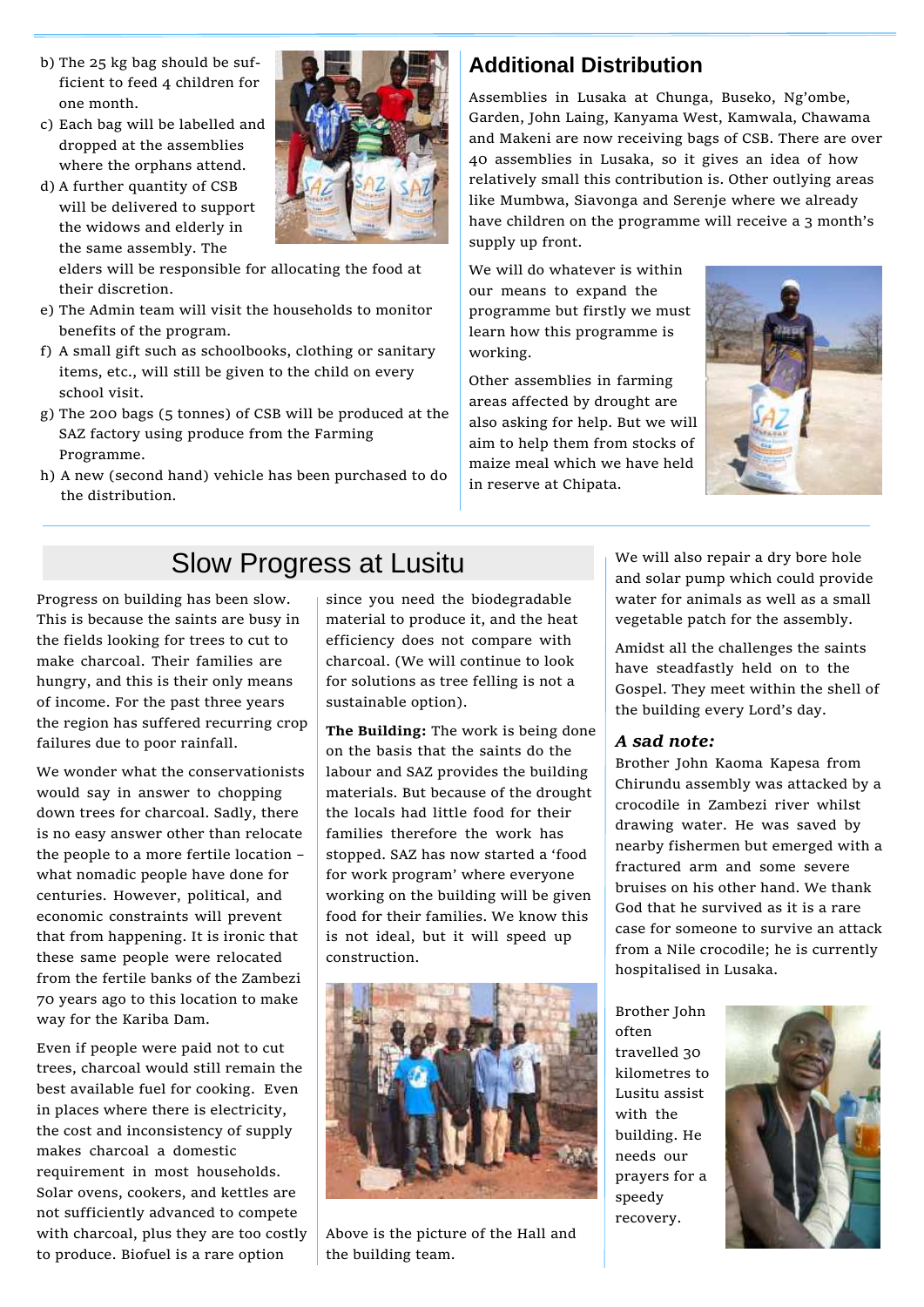# New Building at Kamlaza The Building



### Background

The outreach work at Kamlaza started in 2016 with the brethren at Chipata Central Assembly. The brethren were prompted to commence the outreach work at Kamlaza due to the couple that had to travel a long distance to have fellowship with the saints at Chipata Central. The mission work which started out small with 6 believers meeting in Brother Chisala's home has steadily grown to 20 believers in fellowship and 40 to 50 attending the Gospel meeting.

#### A visit to the Chief

On 8th September, the brethren from Kamlaza Assembly accompanied by the leaders from Chipata Central, visited Chief Zamani to ask for a plot of land to build a permanent structure where believers could meet to worship the Lord. The Chief gladly granted the

brethren's request and instructed his headmen to allocate enough land along the main road. We are pleased to confirm that the headmen have since apportioned 50m x 30m land within Kamlaza village.

## The Lord's Provision

It is from this background that the brethren appealed to Share Africa Zambia (SAZ) for financial help to build a hall measuring 10mx18m, along with a borehole and hand-pump.

The same week that the request was forwarded to SAZ, a gift was received from an assembly that was closing in the UK. The money was equal to the amount requested by the believers in Kamlaza.

We thank the Lord for this provision and trust that the new assembly in Kamlaza will grow and be a blessing to many.

As with most halls the locals are encouraged to contribute what they can. This gives them a sense of ownership as well as encouraging unity when working together to complement one another's skills. The money gifted will buy all materials including fixtures and fittings. The labour will be done by people from Kamlaza and Chipata. The financial responsibilities for the project will be given to two people from SAZ. The work has just commenced with completion expected by the end of the year.

#### Footnote

Chief Zamani was impressed by the work that SAZ is doing to support farming in the area. If the building work goes well, and we continue to support the community, the Chief has said he will grant land for the development of other SAZ projects. The Chief is very aware that impoverished communities in his chiefdom need an economic stimulus if people, particularly the youths, are to remain in the area.



Meeting at Chief Zamani's house. The chief is third from left with white T-shirt



# **The Church in Zambia (Eddie)**

While Christianity in Zambia dates back only two centuries, Christianity in Africa dates to

the first century, when the earliest Christians made their way to the great city of Alexandria, Egypt. A millennium later, sub-Saharan Africa became open to the Gospel.

Missionaries, responded to Christ's mandate to preach and to and teach all peoples, and carried the message of Christian hope throughout the land. These dedicated brothers and sisters cared for people in all dimensions of their lives: spiritual, physical and social. They introduced systems of education and health care that continue to serve the needs of people.

Nevertheless, for much of the first half of the 20th century, the assembly population remained modest, partly because of the cultural perception that Christianity was exclusively European with embodied legacies of colonialism. The inequalities in wealth and social status between Europeans and the indigenous population seemed incompatible with the Word of God. But despite the growing disparity between African nations and the major economies, the Zambian nation has embraced the Gospel and has now one of the highest percentage of Christian populations anywhere in the world.

Today, there are more than 1,500 assemblies in Zambia with an estimated 150,000 believers. However, when you visit many of these assemblies, you understand the extent of the deep poverty, inequality, and seemingly insurmountable social dilemmas. Yet despite the difficulties there is joy in the face of travail, and hope in the eyes of the young. (SAZ, in a small way, are trying to bring hope)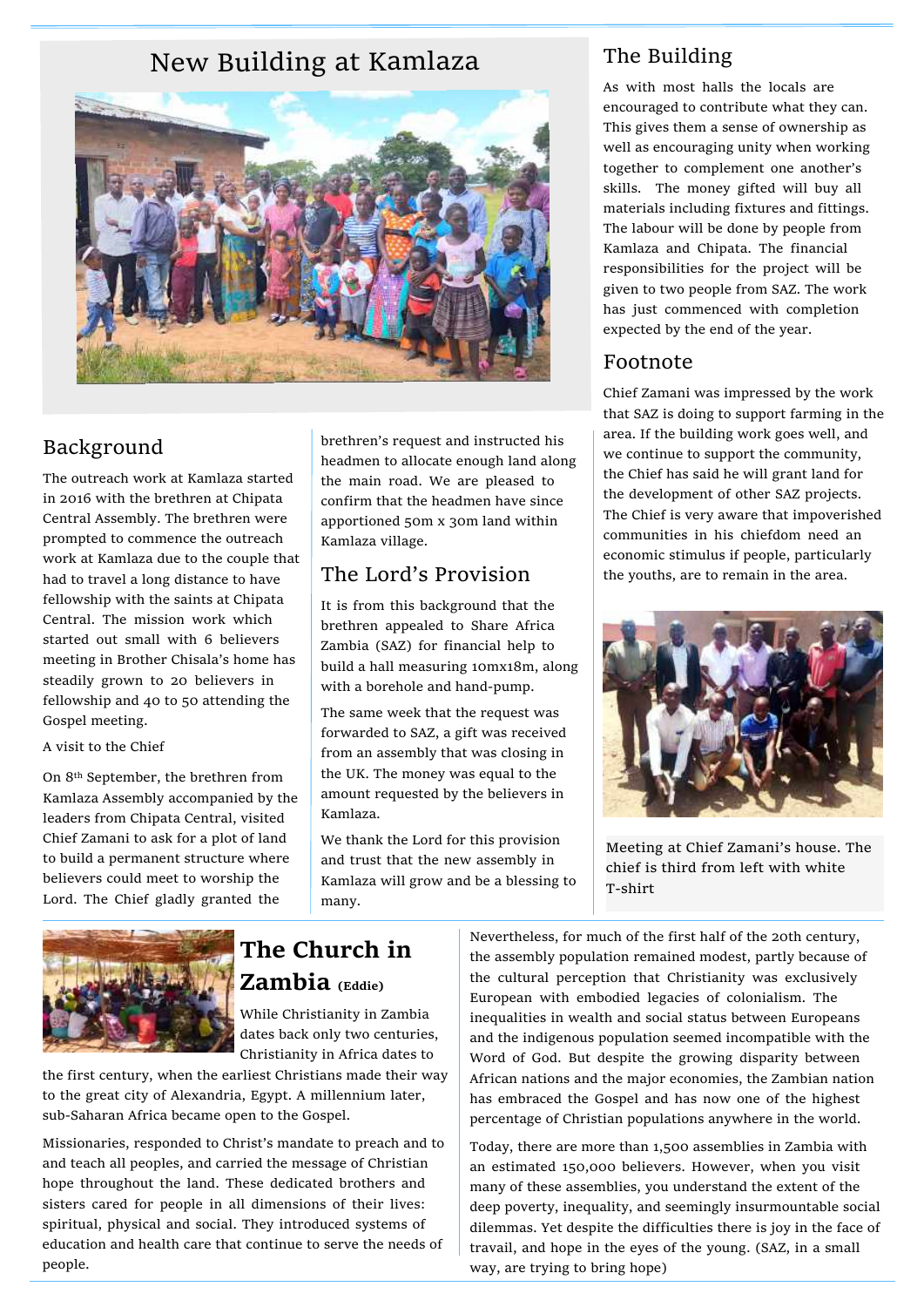# **The Oxen Project**

The Oxen project which started as a pilot project with 24 farmers has proven to be a positive initiative. Our survey of the 24 farmers that were given oxen has shown an increase in yield of about 70% compared to previous years.

Using an ox-drawn plough not only enables farmers to cultivate larger fields, but also allows them to prepare fields for planting much sooner. This enables them to take advantage of the small time-period when conditions are best for planting.

The oxcart has further minimized wastage which was caused during post-harvest when the farmers delayed in transporting their produce from their fields immediately after harvest.

A further benefit is being able to transport day to day essentials such as containers of water and firewood.

Considering the positive impact that oxen, ploughs, and oxcarts have had during the last two seasons, SAZ will buy a further 6 pair for the coming season. More would be great, but this is what we can afford for now.

Our aim going forward is to create a loan fund that can be used to buy oxen, and for the farmers to repay the amount by contributing a small amount of their produce. This means

## **Expanding the Farming Programme and Adding New Employees**

We are pleased to say that the expansion of the farming activities, plus the success of the 2020 season has allowed us to add six new people to the payroll. The expansion will take us into new areas in the northern part of the Eastern Province where there are 6 assemblies that have been appealing for help for some time (Mphata, Thanthwe, Kapata, Musandile, Nyambo, and Kaphale).

The six new employees are :-

- Ronald Phiri will be responsible for managing inventory which includes accounting for materials received, packaging, and storage.
- Sebastian Bwalya, who has experience in mechanics, has been appointed as Logistics Manager to oversee the transportation of materials. Sebastian's mechanical skills should also be useful in maintaining SAZ vehicles.
- Prince Mwanza, will be the project manager for the Outgrowers Scheme (OTG). With the additional farmers being added to the full sponsorship scheme we felt there was a need for this new position.
- Sydney Lupupa has been a part time bookkeeper in Chapata for several months. With the expansion of the work Sydney will become a fulltime employee responsible for the financial books as well as monthly reports.
- Felisia Banda and Betanigo Banda have been hired as fulltime farm supervisors. One at each of the seed farms belonging to SAZ.



more farmers can benefit and that year on year the scheme should grow.

Disease is always a risk therefore it is likely that some animals will die. If this happens there will be an agreement among the farmers that money from the fund can be used to replace the animals.

The introduction of oxen and the provision of quality seed are the two things that have contributed most to improvements in farmer earnings. But with over 200 farmers asking for animals it is impossible to provide for everyone. We will continue to do all we can.



Mwewa, Mussa, Prince, Sydney, Sebastian, Felisia, Ronald, Betanigo and Masauso

All 6 new employees are less than 35 years; 4 are from assemblies in Mgawa and Chipata, while Prince and Sebastian are believers from the Reformed Church of Zambia (RCZ).

Providing stable employment lies at the heart of poverty reduction. As well as providing income, it creates skills and gives people a sense of purpose and self-esteem. We also pay fair wages which should benefit the many dependents in their households.

#### Plans to extend to another Province

Mwewa, our director of Farming and Mussa our Farming Manager, are exploring options to expand the programme to the Northern Province. Many farmers there are equally in need of help. The potential for SAZ to develop new varieties of bean seed and grow them in the Northern Province where climate is more suited to beans, is worth considering. It will take time to establish a relationship with the believers in the area and to find people who can take responsibility, but if the improvements we are seeing in the Chipata can be replicated elsewhere then it would be worthwhile.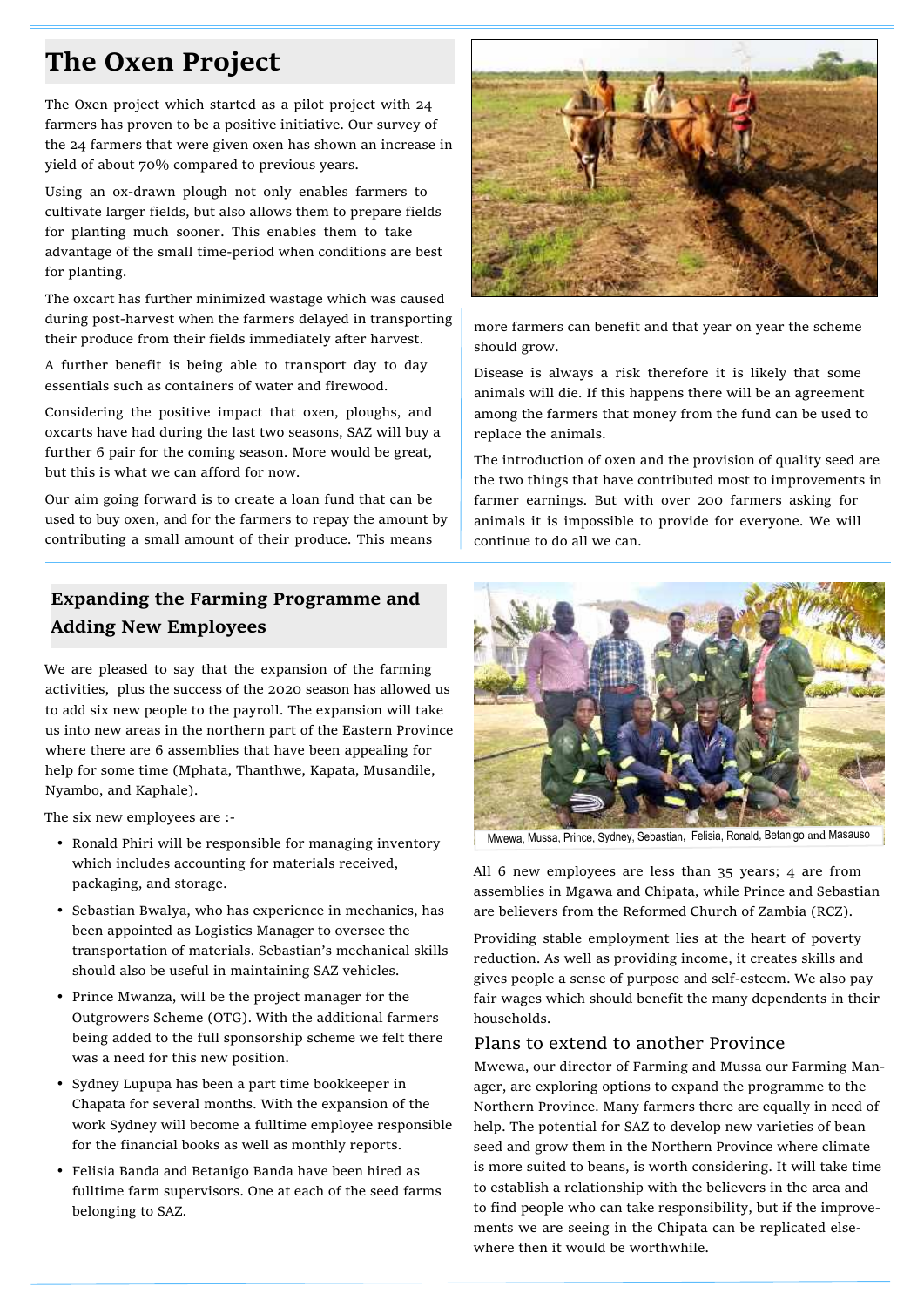# Food Factory Update

By God's grace, with the addition of the new feeding programme we have been able employ four more youths as permanent staff. These youths failed to finish school due to various challenges and were in desperate need of employment. Although their academic ability is poor, they are hard workers and very keen to learn about food processing. Two are coming from the local Makeni assembly and two from the evangelical churches.

It is routine for all workers at the factory to meet for prayer before they start work. The office staff are in a separate building therefore they do not participate, but is encouraging how these young believers left alone in their work environment understand the need for prayer.

Everyone is paid above the minimum wage and, as we try and increase volumes, we trust that there will be a future for these dear people and their families.









Chilufya Kalima  $\parallel$  Rhoda Banda  $\parallel$  Chrispin Kasong'u Bornface Zulu



Our latest new cereal product is called Choco Pops. It is the first time this product has been made in Zambia. We pray that it will be bought in sufficient quantities to justify the production.

We are in negotiations with a major food distributor who delivers to one of Zambia's largest supermarkets. He is interested in taking four of our products but we have still to agree appropriate terms.

We are also expecting two machines.

- 1. A new Flaking machine from China. The old machine that was used to develop cornflakes was unable to produce the flakes to a consistent standard.
- 2. A new Extruder. This machine will be used to cook the Corn Soya Blend for the Feed the Family Programme. The present machine can only run small batches which means the workers have to work shifts to make the required quantities.

# **Sydney Lupupa (His story)**

Sydney was born on  $5<sup>th</sup>$  February 1986. He is the third born in a family of 9. He has 3 brothers and five sisters.

Sydney is married to Nancy and they have two children, Calisto and Lubuto. Both Sydney and Nancy are in fellowship at Chipata Central Assembly.

Sydney completed his tertiary education in 2015 at Paglory College of Education. His expectation was that he would be employed by the Government when he finished his course. However, his dream didn't come true.

Having waited for almost two years, Sydney decided to apply at a private school as a Mathematics teacher and in 2017 Sydney was accepted to NEM Private School in Chipata.

Sydney was assigned to teach Mathematics and Geography to junior and senior secondary pupils, but despite the school recording profits, management failed to pay their workers with delays of up to 3 to 4 months.

As well as having no income Sydney's worries were compounded when his wife became pregnant.

In the Lords providence, SAZ was able to give Sydney temporary employment as a bookkeeper. Sydney has demonstrated his ability; he is ambitious, confident, humble, honest, a quick learner, as well as a team player.

Sydney is now a permanent employee and fully committed to the SAZ mission. He has expressed his gratitude to SAZ and to those who support the work for giving him this opportunity.